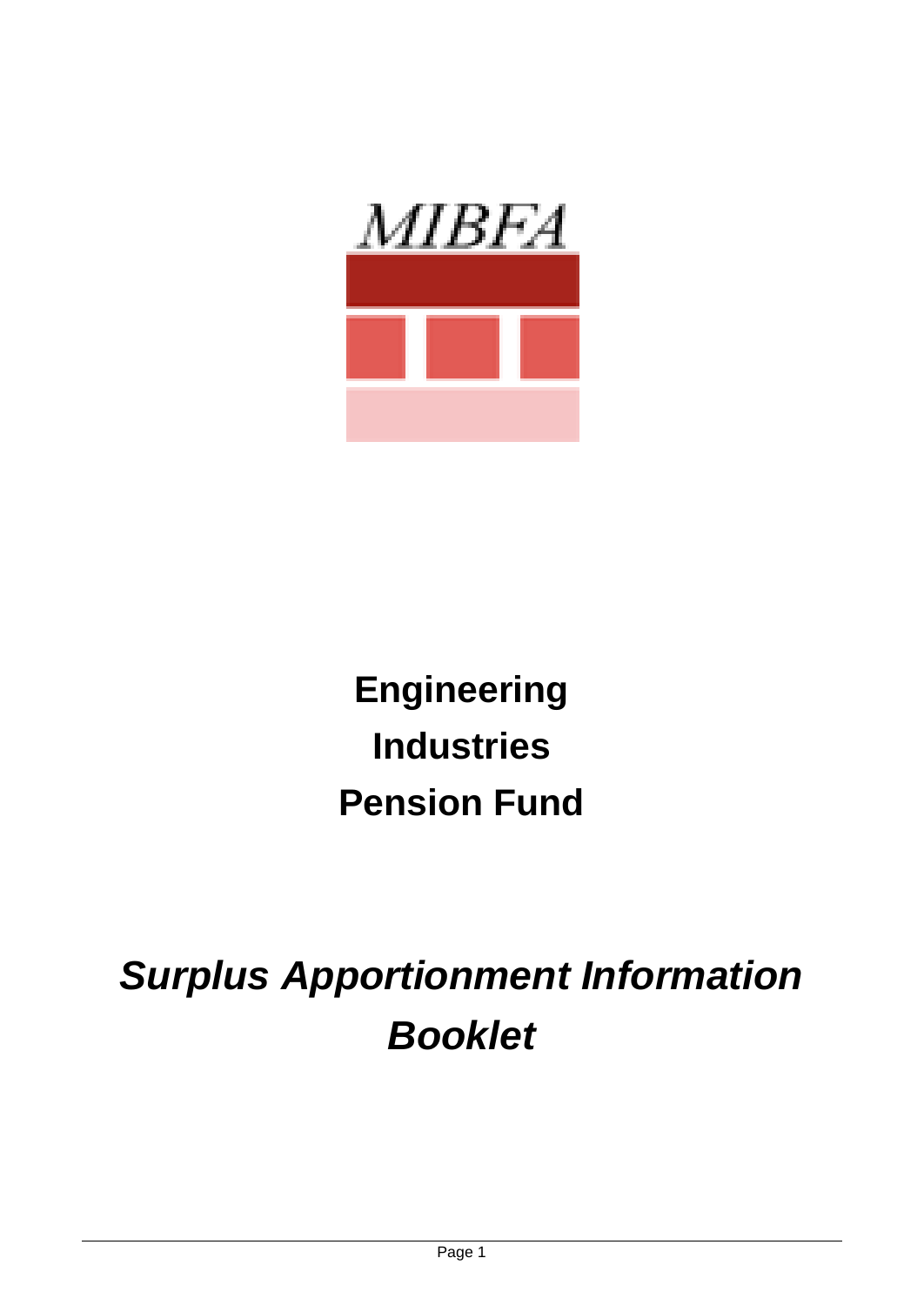

## **Index**

| 1.  | Introduction                                                          | Page 3  |
|-----|-----------------------------------------------------------------------|---------|
| 2.  | History of EIPF                                                       | Page 3  |
| 3.  | <b>Stakeholders</b>                                                   | Page 4  |
| 4.  | Actions by the Board of Trustees to obtain all the former member data | Page 5  |
| 5.  | Financial position of the EIPF prior to the surplus apportionment     | Page 5  |
| 6.  | Surplus deemed "improperly utilised by the employer"                  | Page 5  |
| 7.  | Contingency reserves                                                  | Page 5  |
| 8.  | Surplus available for apportionment                                   | Page 6  |
| 9.  | Prescribed minimum benefits: Former members                           | Page 7  |
| 10. | Prescribed minimum benefits: Pensioners                               | Page 8  |
| 11. | Remaining surplus                                                     | Page 9  |
| 12. | Summary of the apportionment as at 1 April 2008                       | Page 11 |
| 13. | Statements by the Former Member Representative                        | Page 11 |
| 14. | Application of surplus allocation amounts                             | Page 12 |
| 15. | In summary                                                            | Page 13 |
| 16. | Next steps required from Stakeholders                                 | Page 13 |
|     |                                                                       |         |

**Annexure 1 –** Deaths on or after 1 April 2008 **Page 14**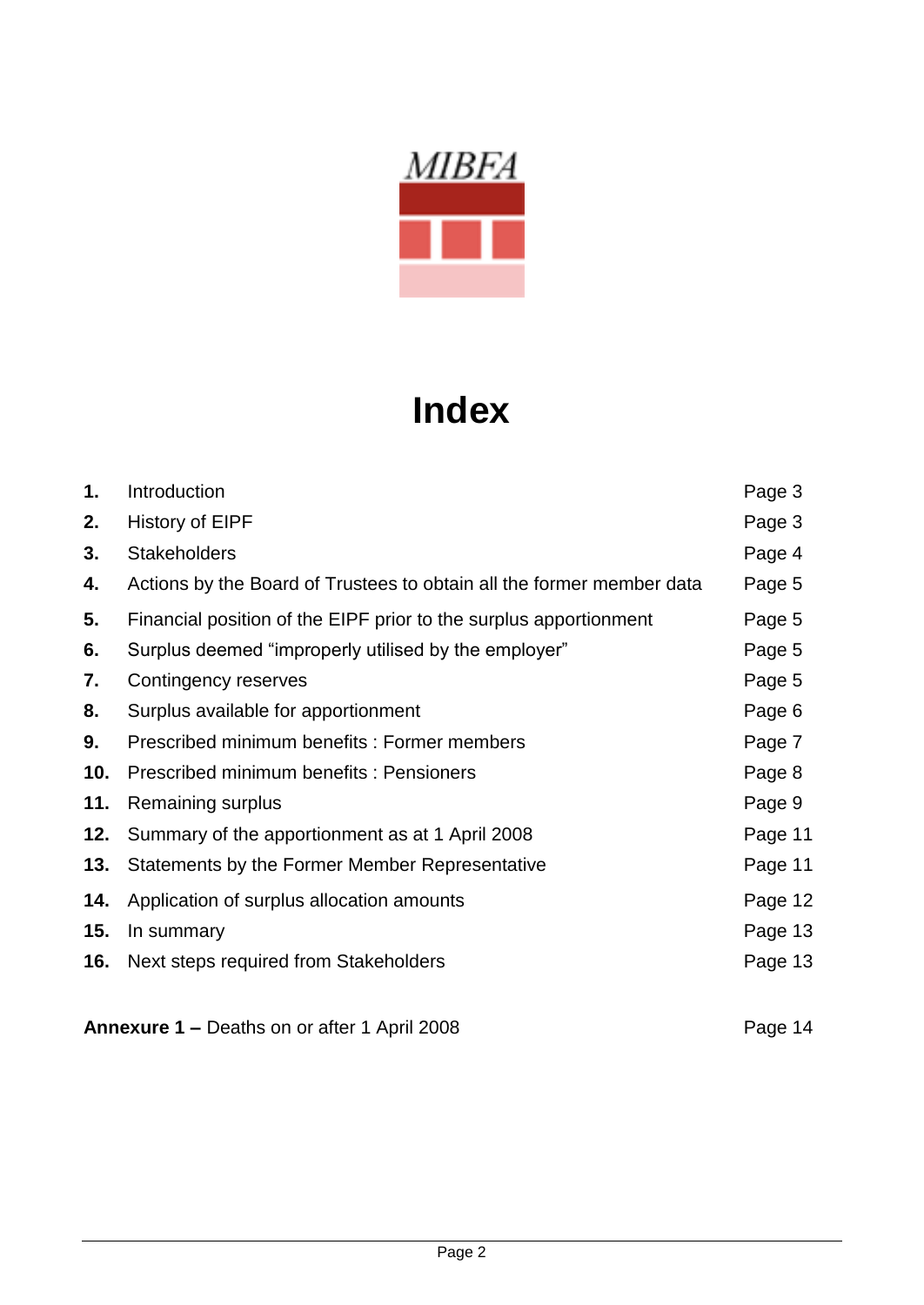## **Engineering Industries Pension Fund ("the EIPF") (12/8/5040)**

## **Surplus apportionment scheme as at 1 April 2008**

## **Report by the Trustees**

#### **1. Introduction**

The Pension Funds Second Amendment Act, 2001 (the Act) requires all pension funds to allocate any surplus on a basis as set out in the Act. The surplus apportionment date for the Engineering Industries Pension Fund (also referred to as "the EIPF") is 1 April 2008.

The purpose of this document is to inform all stakeholders on the surplus apportionment scheme, as approved by the Trustees.

#### **2. History of the EIPF**

A fund known as the "Metal Industries Group Life and Provident Fund" (also referred to as "the MIGLPF") was established effective 29 July 1957. During 1975 the fund converted to a defined benefit structure. On 31 March 1990 the MIGLPF changed its name to the Engineering Industries Pension Fund (EIPF).

On 1 May 1991 the Metal Industries Provident Fund (MIPF) was established as a defined contribution provident fund. EIPF members were given the option to transfer to the MIPF during the period 1 October 1993 to 28 February 1994. A large number of the members of the EIPF elected to transfer to the MIPF.

A separate fund, known as the Metal Industries Group Pension Fund (also referred to as the "MIGPF") was established effective 7 February 1966. Members of the MIGPF were given the option to transfer to the MIPF with effect from 1 May 1991. A large number of the members of the MIGPF elected to transfer to the MIPF.

On 1 January 1995 the remaining members of the MIGPF were transferred into the EIPF and the MIGPF ceased to exist. In terms of the law, former members of the MIGPF who exited before 1 January 1995 (the date when the MIGPF merged into the EIPF) are not regarded as stakeholders in the surplus apportionment scheme for the EIPF as they never contributed and belonged to the EIPF.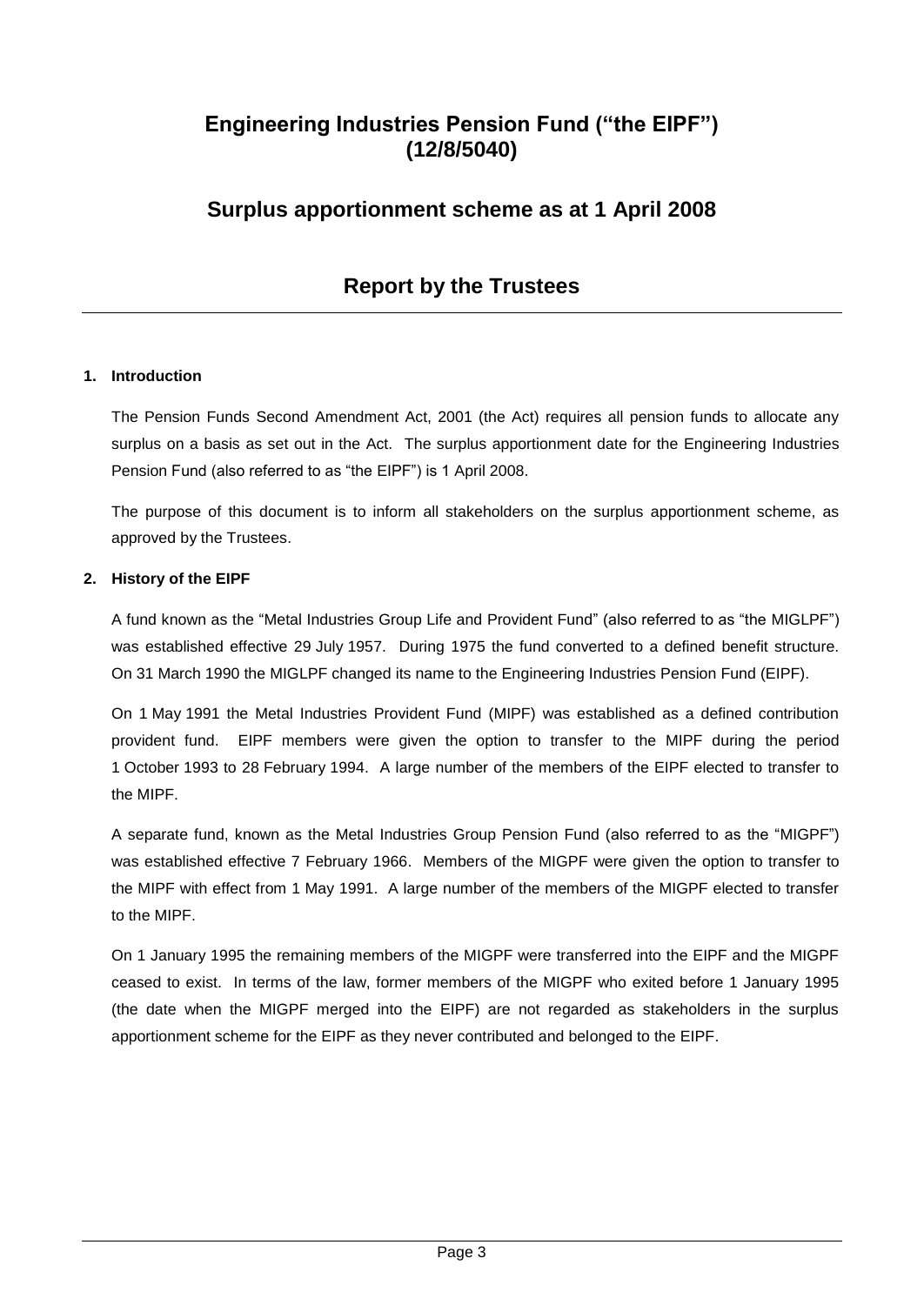#### **3. Stakeholders**

The following parties are considered as "stakeholders" in terms of the Act and must be included in the surplus apportionment scheme as at 1 April 2008:

Former members of the EIPF **[alternal of 202 810** qualifying former members]

These are all members who left the EIPF (previously known as the MIGLPF) over the period 1 January 1980 (the date specified in the Act) until 31 March 2008 and who previously received a benefit from the EIPF, that is, all withdrawals, transfers and retirements during this period.

Active members as at 31 March 2008 **and Struth 10 and Struth 10 and Struth 10** at total of **30 536** active members]

These are all members who were members of the EIPF as at 31 March 2008. If any of these members withdrew, died or retired on/after 1 April 2008 they are still taken into account as active members.

Pensioners as at 31 March 2008 **and Contract as a term of the set of 41 236** pensioners]

These are all persons as at 31 March 2008 who receive a pension income from the EIPF.

Paid-up members as at 31 March 2008 **[alsong barefall of <b>1** 478 474 paid-up members]

These are all members who left the EIPF before 31 March 2008 whose benefits have not yet been claimed and/or paid. Some of these members will only become entitled to their accumulated fund benefits at a future date (once they reached retirement age). Others have already become entitled to benefits, but have not claimed the benefits as such.

In the actuarial valuations the value of the paid-up members' benefits are reserved for as part of the liabilities of the EIPF.

The various participating Employers

The following parties are legally not regarded as stakeholders of the EIPF and have been excluded from the surplus apportionment scheme.

- All former members who died before or on 31 March 2008.
- All former members who exited before 1 January 1980 (date specified in the Act) and received their benefits in terms of the Rules of the EIPF.
- All pensioners who died before or on 31 March 2008.
- All members who entered the EIPF on or after 1 April 2008.

The Trustees have appointed **Mr David Levy** as Former Member Representative to represent the interests of former members in the discussions regarding the surplus apportionment scheme.

#### **4. Actions by the Board of Trustees to obtain all the former member data**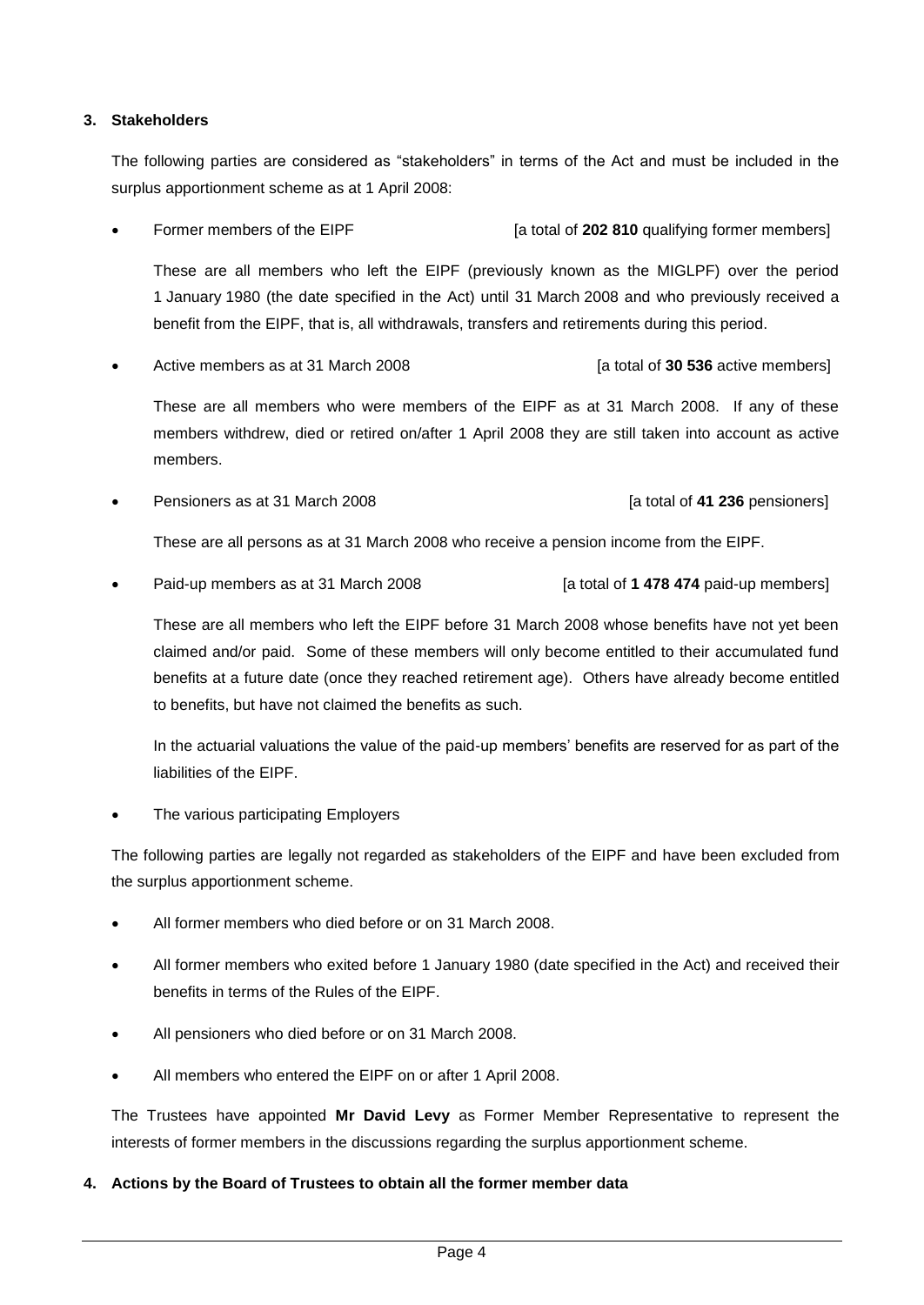MIBFA, the Administrator of the EIPF, provided the membership data as recorded on their systems. The Trustees also placed advertisements in various newspapers, both on a national and regional level, to invite former members to come forward and register as a stakeholder in the surplus apportionment scheme. Similarly, broadcasts were made on several community radio stations to make people aware of the surplus apportionment exercise. Posters and pamphlets were distributed to the various participating employers and unions. A special Surplus Call Centre was established to deal with all the surplus enquiries and registrations.

The Unions will be hosting information sessions to inform member stakeholders of the surplus apportionment scheme. Please contact your Union representative to get more detail in this regard.

#### **5. Financial position of the EIPF prior to the surplus apportionment**

An actuarial valuation of the assets and the liabilities of the EIPF was completed as at 1 April 2008. The valuation indicated a total surplus of R 24 479 million, prior to the investigation of any "improper use" of surplus by the employers (refer to Section 6 of this booklet) and prior to the establishment of any contingency reserves (refer to Section 7 of this booklet).

#### **6. Surplus deemed "improperly utilised by the employer"**

Section 15B(6) of the Act stipulated four instances of utilisation of surplus which are deemed as being "improperly utilised" and requires all pension funds to investigate such usages of surplus. An investigation into the financial history of the EIPF over the period 1 January 1980 (date specified in the Act) up to the surplus apportionment date of 1 April 2008 was done with the aim of determining whether any surplus was utilized improperly by the employers, as defined in Section 15B(6) of the Act.

#### **No cases of improper use of surplus on the part of the employers could be identified.**

#### **7. Contingency reserves**

The Act allows the establishment of contingency reserves to protect the EIPF against specific contingencies. The Registrar of Pension Funds limited the use of such reserves with the issue of a special information circular. The contingency reserves are subject to the Registrar's approval.

After careful consideration the Board of Trustees, on recommendation of the EIPF's Valuator and taking into account the financial position of the EIPF as at the surplus apportionment date, have decided on the following reserves:

#### **7.1 Surplus Cost Reserve**

The EIPF conducted a complete budget process in order to determine the expected costs of a full surplus apportionment exercise for the EIPF. An amount of **R 35 million** is reserved for the expected expenditure. This implies an average cost provision of approximately R 20 per member stakeholder. Any savings on the surplus cost budget will, within practical limits, be added to the surplus available for apportionment before the approved scheme is implemented.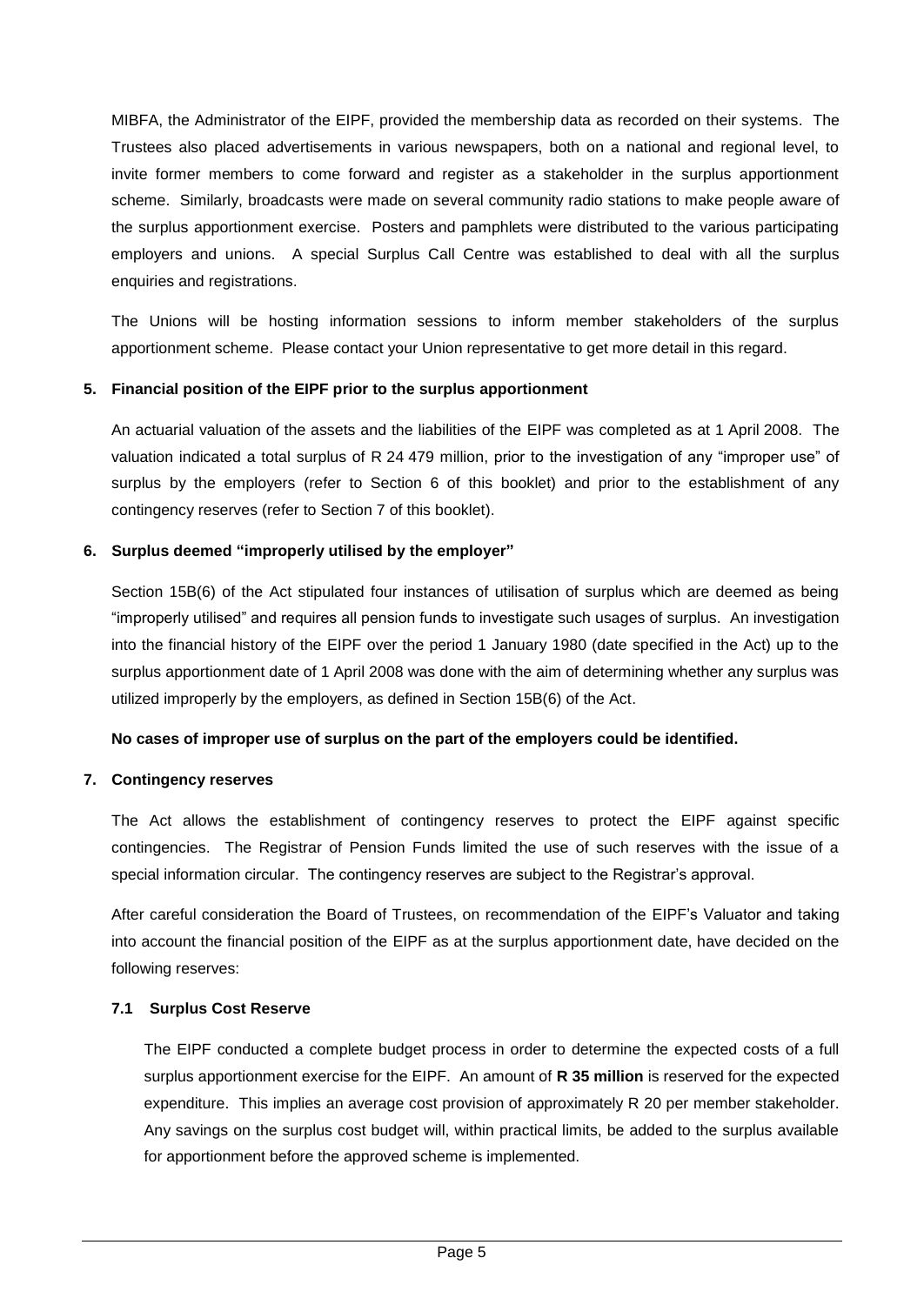#### **7.2 Solvency Reserve**

The purpose of the solvency reserve is to protect the EIPF against the risk of insolvency as a result of adverse future experience for which no provision was made in the valuation.

The value of the Solvency Reserve amounts to **R 1 744 million** and was calculated on the method as prescribed by the Registrar.

#### **7.3 Contribution Reserve**

The levels of member and employer contributions have been negotiated by the employer and trade union parties in terms of a collective agreement through the Metal and Engineering Industries Bargaining Council. These contributions are not sufficient to provide for the defined benefits described in the Rules of the Fund. A Contribution Reserve of **R 604 million** was set aside to cover the expected shortfall in future contributions for a three year period following the surplus apportionment date.

#### **7.4 Data Error Reserve**

The purpose of this reserve is to protect the EIPF against the risk that the surplus is over-estimated because of data errors and omissions in the actuarial valuation and the extensive surplus apportionment exercise.

An amount of **R 472 million** (approximately 2% of the liabilities as at 1 April 2008) was therefore allocated to a Data Error Reserve.

#### **8. Surplus available for apportionment**

The surplus available for apportionment as at 1 April 2008 is as follows:

|                               |                                                                               |                 |                  | 1 April 2008     |
|-------------------------------|-------------------------------------------------------------------------------|-----------------|------------------|------------------|
| 8.1                           | Value of assets                                                               |                 | R 48 065 million |                  |
| 8.2                           | Value of liabilities                                                          |                 |                  | R 23 586 million |
|                               | (a)                                                                           | Active members  |                  | 4 350 million    |
|                               | (b)                                                                           | Pensioners      |                  | 10 435 million   |
|                               | (c)                                                                           | Paid-up members |                  | 8 801 million    |
| 8.3                           | Total actuarial surplus prior to the establishment of contingency<br>reserves |                 |                  |                  |
| [calculated as 8.1 minus 8.2] |                                                                               |                 |                  | R 24 479 million |
|                               |                                                                               |                 |                  | 1 April 2008     |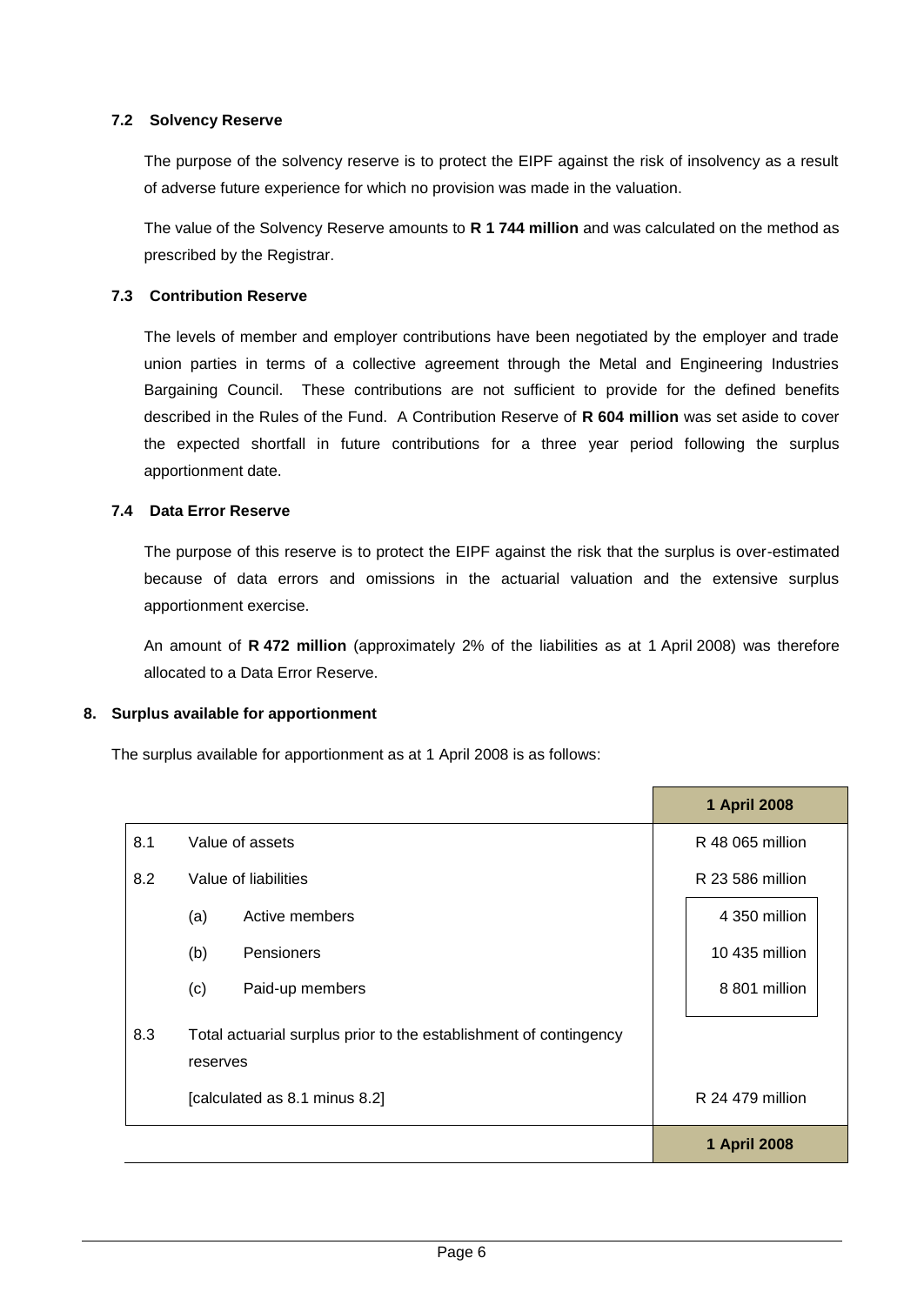| 8.4                                                                                     | Contingency reserve accounts |                             | R 2 855 million |                         |
|-----------------------------------------------------------------------------------------|------------------------------|-----------------------------|-----------------|-------------------------|
|                                                                                         | (a)                          | <b>Surplus Cost Reserve</b> |                 | 35 million              |
|                                                                                         | (b)                          | <b>Solvency Reserve</b>     |                 | 1 744 million           |
|                                                                                         | (c)                          | <b>Contribution Reserve</b> |                 | 604 million             |
|                                                                                         | (d)                          | Data Error Reserve          |                 | 472 million             |
| Surplus available for apportionment as at 1 April 2008<br>[calculated as 8.3 minus 8.4] |                              |                             |                 | <b>R</b> 21 624 million |

The Act determines that former members and pensioners have first right to the distributable surplus, but only to the extent that the benefits already paid to them (as determined in terms of the Rules of the EIPF) are lower than the prescribed minimum benefit (as determined by the Act). [Refer to Sections 9 and 10 of this booklet for more detail on the calculation of the minimum benefits for former members and pensioners.]

Thereafter, any remaining surplus must be equitably distributed between the different stakeholders (various member stakeholder groups and the employers) taking into account the financial history of the EIPF. [Refer to Section 11 of this booklet for more detail on the apportionment of the remaining surplus.]

#### **9. Prescribed minimum benefits : Former members**

The Act requires that all members who left the EIPF after 1 January 1980 should be considered in the calculations.

#### Definition of prescribed minimum benefit:

The Act defines the minimum individual reserve (MIR) (the minimum benefit) for a defined benefit fund as the greater of:

- a) The accumulated value of member contributions and vested employer contributions at the date of exit; and
- b) The present value on the date of exit of the member's deferred pension calculated on a prescribed basis. The prescribed basis for the calculation of the minimum individual reserve (MIR) is explained in Board Notice 35 by the Registrar.

#### Method:

The prescribed minimum benefit was determined in respect of each former member. The minimum benefit was then compared with the benefit actually paid. The positive difference (if any) between the minimum benefit and the benefit actually paid, is accumulated with the actual net fund interest earned from the date of exit to the surplus apportionment date.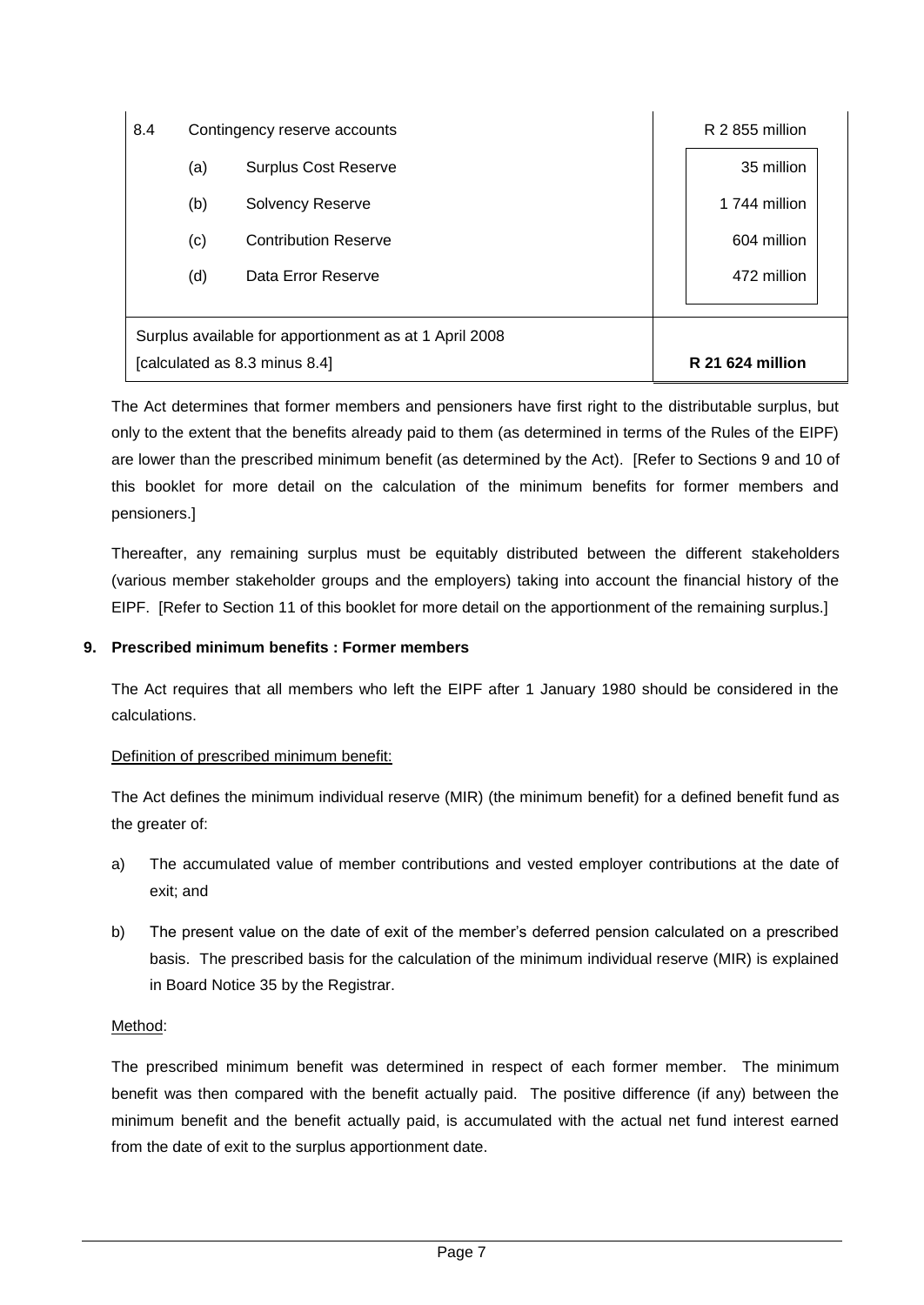#### Results:

146 270 of the 202 810 former members who left the EIPF during the period from 1 January 1980 until 31 March 2008 qualify for a top-up payment. The benefits received by the remaining former members complied with the minimum benefits requirements of the Act.

In total an amount of R 6 169 million is required on the surplus apportionment date to top-up the benefits of former members to the prescribed minimum level. This amount was calculated assuming that all the former members were still alive at the surplus apportionment date. A former member only qualifies as a stakeholder if he/she was alive as at 31 March 2008. The results of a recent mortality investigation were used to estimate the expected number of deaths between the date of exit and the surplus apportionment date. By applying this probability to the calculated amounts a lower amount of **R 3 854 million** has been set aside to meet the minimum benefit requirements of the Act. **A traced former member, that was still alive at the surplus apportionment date, will however be paid his/her full calculated minimum topup amount**.

#### **10. Prescribed minimum benefits : Pensioners**

The pension increases granted to pensioners have been tested against the prescribed minimum increases.

#### Definition of prescribed minimum pension increases:

The prescribed minimum pension increase as stated in Section 14B(4) of the Act, is the greater of:

- a) Increase as determined by the pension increase policy; and
- b) Smaller of:
	- A sufficient increase in order for a pension to keep pace with the increase in the consumer price index (CPI) over the period since retirement, and
	- The increases which the EIPF can afford (determined by an notional build-up of accounts of all pensioners since retirement, in other words the entire group of pensioners as a whole).

According to the Act estimated calculations may be performed if the Board consider the calculation per individual pensioner as unpractical.

#### Results:

The investigation indicated that the increases granted to pensioners over the history of the EIPF until the surplus apportionment date complied with the minimum pension increases, as set out in the Act (except in the case of a small number of pensioners that retired close to the surplus apportionment date). An amount of **R 5 million** is required as top up benefits in respect of this small group of Pensioners.

#### **11. Remaining surplus**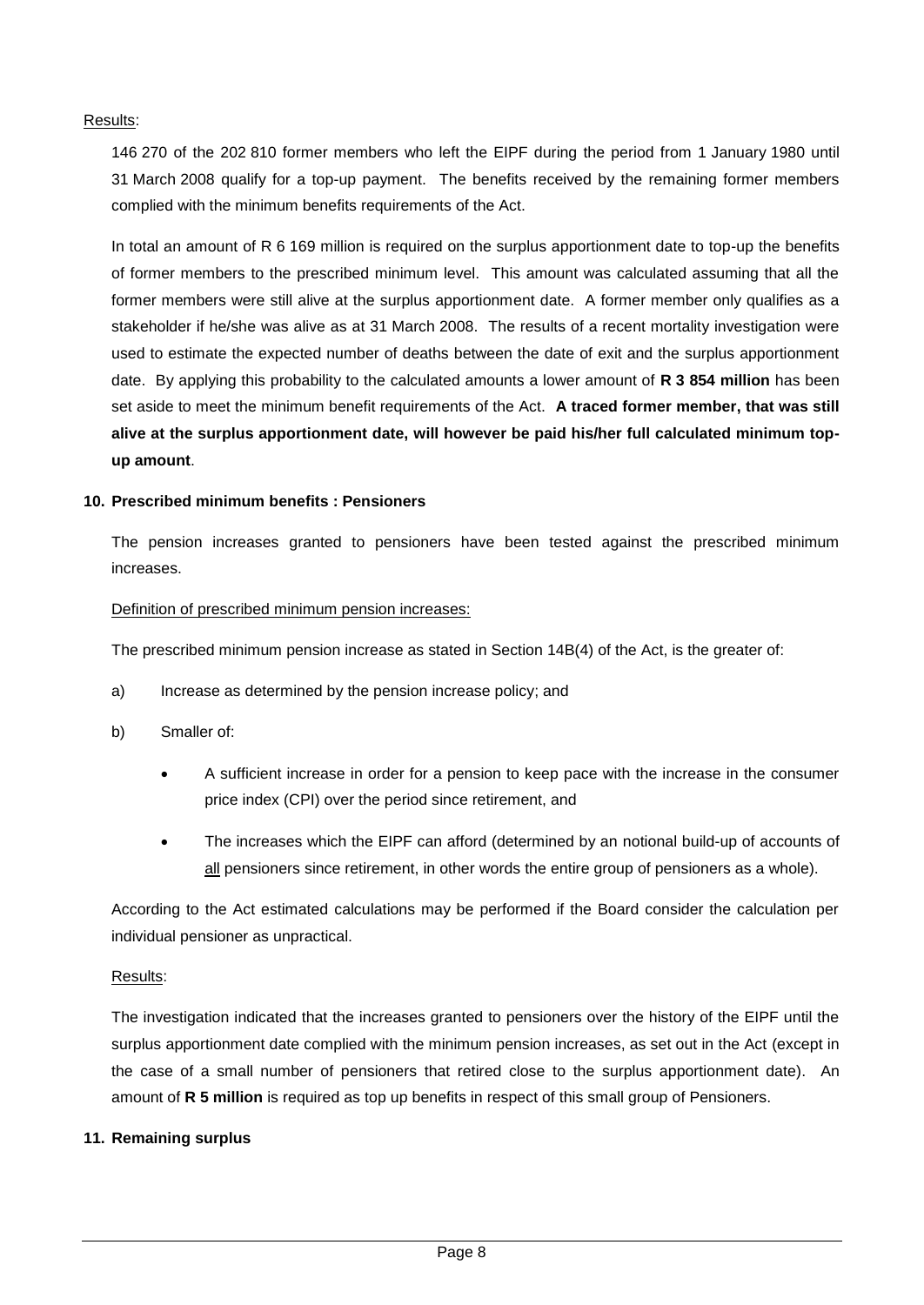The remaining surplus available for distribution, after the amount required to top-up the benefits received by former members and Pensioners to the prescribed minimum, amounts to R 17 765 million (that is the R 21 624 million less the R 3 859 million required for the minimum benefit top-up to former members and pensioners].

The apportionment of the remaining surplus of R 17 765 million was negotiated between the parties i.e. Labour and Employers. The Board of Trustees unanimously approved the agreed apportionment at their meeting held on 15 February 2011. The apportionment of the remaining surplus amongst the various stakeholders can be summarised as follows:

- a) Active members as at 31 March 2008: 30% enhancement of each member's actuarial reserve value (subject to a minimum of R 1 000 per active member).
- b) Former members and members with paid-up benefits as at 31 March 2008: 30% enhancement of each member's benefit (subject to a minimum of R 1 000 per member).
- c) Pensioners as at 31 March 2008: 30% enhancement to the value of the liability in the Fund. This will be applied to provide for a special bonus payment of approximately 18 months' of the pensioner's 2008 pension and a once-off pension increase of approximately 15%.
- d) In order to ensure the long term financial sustainability of the EIPF, the Trustees decided to convert the active member section of the EIPF from a defined benefit to a defined contribution dispensation with effect from 1 April 2012. The conversion will have no impact on the current pensioners of the EIPF. Pensioners will continue to receive their pensions and future pension increases from the EIPF.

The active members who convert to the defined contribution dispensation will receive an enhancement of 45% of their actuarial reserve value at the conversion date (excluding the enhancements referred to in sub-paragraph (a) above). A portion of the surplus at the surplus apportionment date is earmarked for this purpose.

Active members of the EIPF will receive a separate booklet explaining the conversion and the impact thereof on their benefits.

- e) The remaining balance will be reserved in a Contribution Increase Program Reserve Account (CIPRA). The purpose of this reserve is to subsidise increased member and employer contribution rates as set out in the final agreement:
	- The total contributions to the EIPF is currently 13,2% of salaries (that is, 6,6% by members and 6,6% by employers). The total contribution rate will be increased to 18,0% of salaries (that is, 7,5% by members and 10,5% by employers) from the Contribution Increase Program Commencement Date. The latter commencement date can only be a date after receiving the approval of the proposed scheme from the Registrar of Pension Funds.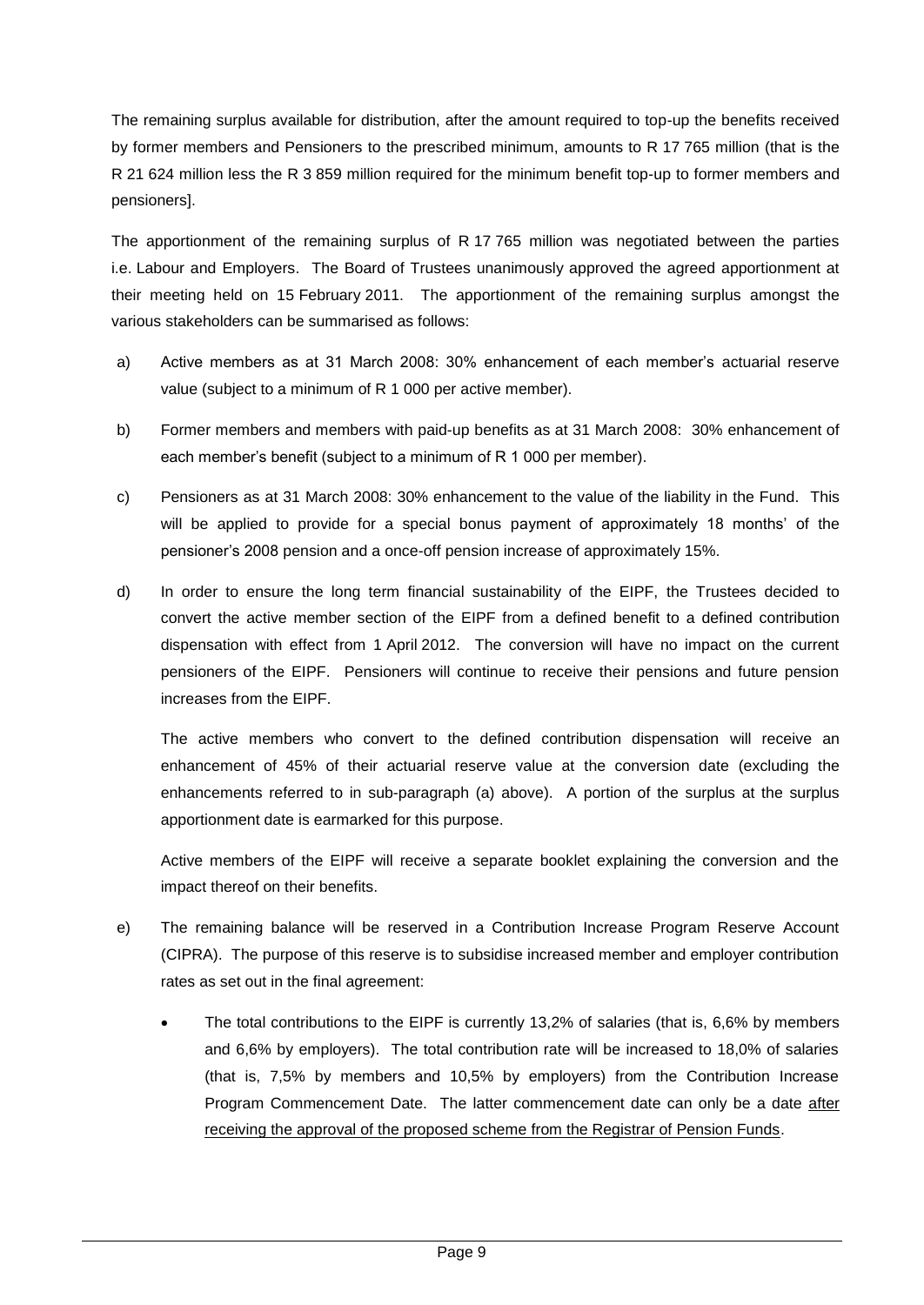Instead of increasing the actual contributions immediately, the CIPRA will be used to subsidise the difference between the higher contribution rates and the actual contribution rates. That is, the members will benefit from the higher contributions immediately but it will only be required that members and employers pay these higher rates over a phased period until the CIPRA is depleted.

| <b>Effective Date</b> | <b>Member contributions</b> | <b>Employer contributions</b> |
|-----------------------|-----------------------------|-------------------------------|
| From 1 July 2012      | 6,7%                        | 6,7%                          |
| From 1 July 2013      | 6,8%                        | 6,8%                          |
| From 1 July 2014      | 6,9%                        | 6,9%                          |
| From 1 July 2015      | 7,0%                        | 7,0%                          |
| From 1 July 2016      | 7,1%                        | 7,1%                          |
| From 1 July 2017      | 7,2%                        | 7,2%                          |
| From 1 July 2018      | 7,3%                        | 7,3%                          |
| From 1 July 2019      | 7,4%                        | 7,4%                          |
| From 1 July 2020      | 7,5%                        | 7,5%                          |

The parties agreed to the following phased increases in the actual contribution rates:

The increase of the actual employer contribution rate from 7,5% to 10,5% will be effected over a further period of 14 years or until the CIPRA is depleted.

- Should the EIPF not be able to afford the contribution increase program, at any point in time (that is, when the CIPRA is depleted), the subsidy will cease and the contribution rates will then be set at the actual total member and employer contributions effective at that time.
- The participation in the CIPRA of new members and employers who join the EIPF after the surplus apportionment date will be considered on a case by case basis by the Board of Trustees.
- The intention is to treat the members of the EIPF and the MIPF (Metal Industries Provident Fund) on equal terms and if necessary there will be transfers between the EIPF and the MIPF in respect of CIPRA via the mechanisms allowed for in the Act.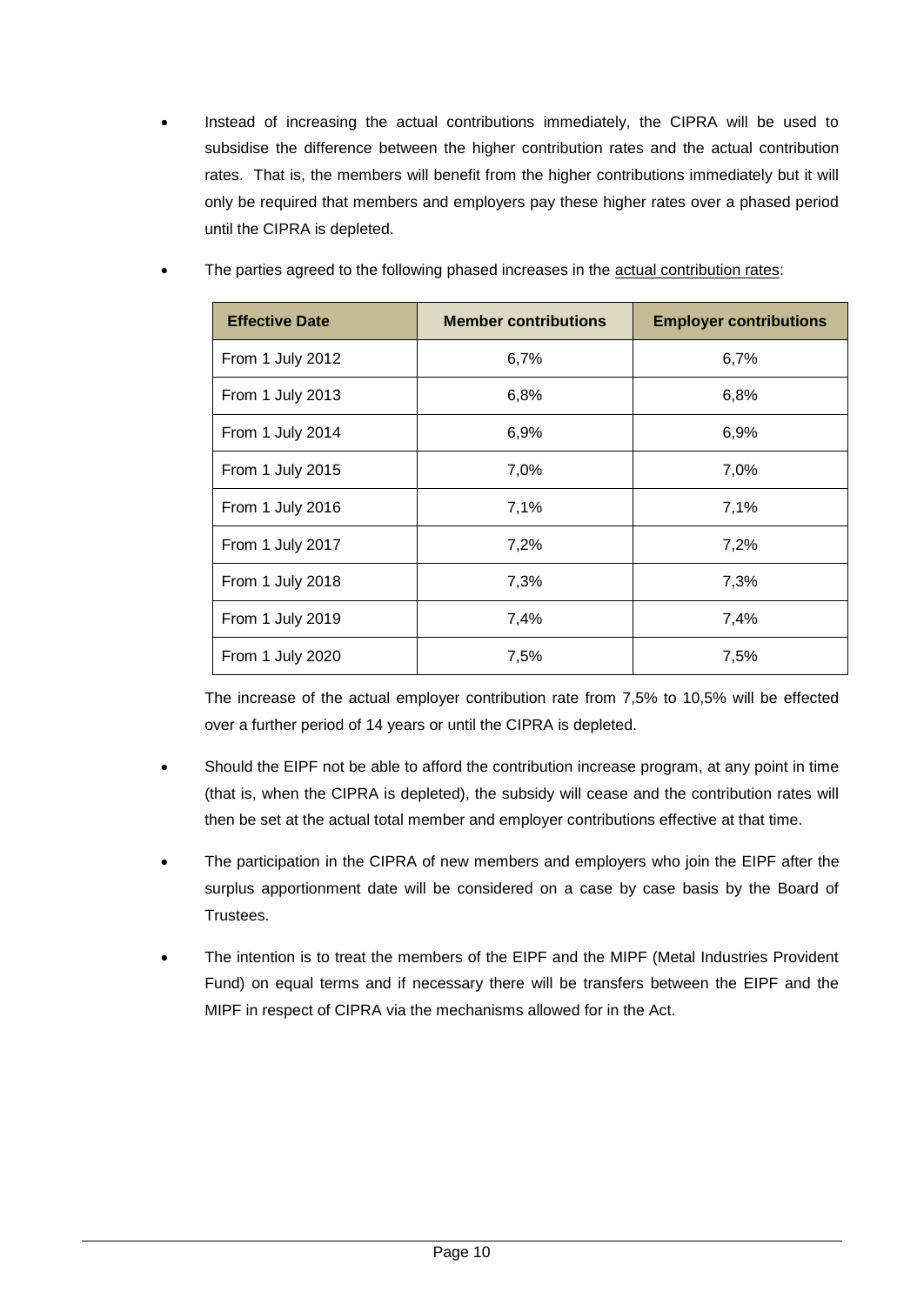#### **12. Summary of the apportionment as at 1 April 2008**

| <b>Stakeholder Groups</b>                           |                                                   | <b>Amount</b>              | % of Total |
|-----------------------------------------------------|---------------------------------------------------|----------------------------|------------|
| First Tier:<br>Minimum benefits to Former Members & |                                                   |                            |            |
|                                                     | <b>Pensioners</b>                                 | R 3 859 million            | 17,9%      |
| Second Tier:                                        | Active members as at 31 March 2008                | 1 309 million              | 6,0%       |
|                                                     | Amount reserved for the conversion of             |                            |            |
|                                                     | active members to a defined contribution          |                            |            |
|                                                     | dispensation on 1 April 2012                      | 1 957 million              | 9,1%       |
|                                                     | Pensioners as at 31 March 2008                    | 3 066 million              | 14,2%      |
|                                                     | Former members and members with                   |                            |            |
|                                                     | paid-up benefits as at 31 March 2008              | 1 564 million <sup>1</sup> | 7,2%       |
|                                                     | Allocation to CIPRA                               | 9869 million               | 45,6%      |
|                                                     | Total surplus apportioned in terms of Section 15B | R 21 624 million           | 100,0%     |

The apportionment of surplus in terms of Section 15B can be summarised as follows:

#### **13. Statements by the Former Member Representative**

-

The Former Member Representative made the following statements in his report to the Trustees:

*"I am satisfied that the Trustees have taken the necessary steps to include former members and treated them on a similar basis as active members and pensioners in the surplus apportionment;*

*I am satisfied that the surplus apportionment scheme allows for the former members of the EIPF with regard to the payment of minimum benefits in accordance with the statutory guidelines as well as a share in the remaining surplus;*

*After due consideration of all relevant and related aspects I have concluded that the surplus apportionment scheme is fair and equitable. I, therefore, support the proposed scheme."*

The full report by the Former Member Representative is available on request.

 $1$  The amount set aside for the payment of the surplus enhancements to former members and members with paid-up benefits is based on the crude assumption that 25% of these members will be traced to make a payment.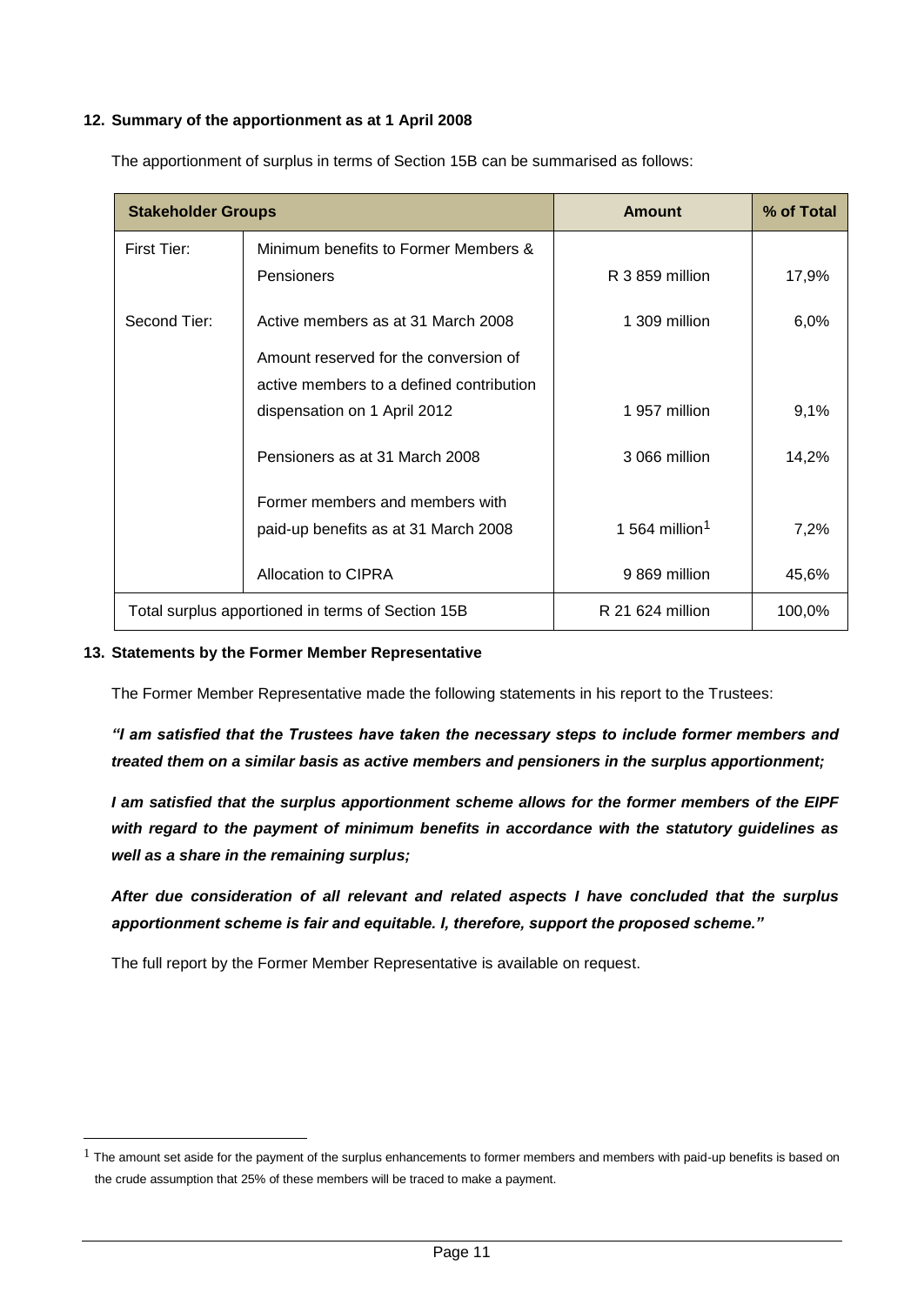#### **14. Application of surplus allocation amounts**

The surplus apportionment scheme may only be implemented once it has been approved by the Registrar of Pension Funds. The surplus apportionment amounts will be applied as follows:

| <b>Stakeholder Groups</b>                                                                                                          | <b>Treatment</b>                                                                                                                                                                                                                                                                                                                                                                                  |
|------------------------------------------------------------------------------------------------------------------------------------|---------------------------------------------------------------------------------------------------------------------------------------------------------------------------------------------------------------------------------------------------------------------------------------------------------------------------------------------------------------------------------------------------|
| All former members                                                                                                                 | Payment in cash.<br>[Only payable if they claim within 5 years after the<br>date of approval by the Registrar <sup>2</sup> .]                                                                                                                                                                                                                                                                     |
| Pensioners                                                                                                                         | Payment in cash of approximately 18 months' of the<br>pensioner's 2008 pension as well as a special<br>pension increase of approximately 15%.                                                                                                                                                                                                                                                     |
| Paid-up Members                                                                                                                    | In case of deferred pensioners placed as a special<br>surplus credit on the members' records to be applied<br>to purchase an additional pension benefit when they<br>become entitled to pension benefits from the EIPF.<br>In case of unpaid and unclaimed members, payment<br>in cash. [Only payable if they claim within 5 years<br>after the date of approval by the Registrar <sup>2</sup> .] |
| Active members as at 1 April 2008                                                                                                  |                                                                                                                                                                                                                                                                                                                                                                                                   |
| Members still active on the<br>implementation date                                                                                 | Will be added to their individual fund records and will<br>hence form part of their future benefits from the<br>EIPF. [No cash payment is allowed by law.]                                                                                                                                                                                                                                        |
| Members who have resigned, been<br>retrenched or transferred from the EIPF<br>between 1 April 2008 and the<br>implementation date. | Payment in cash                                                                                                                                                                                                                                                                                                                                                                                   |
| Members who have died subsequent to<br>1 April 2008                                                                                | Payment in cash to either their beneficiaries or their<br>estate, as per the relevant legislative requirements.<br>Refer to Annexure 1 for more detail.                                                                                                                                                                                                                                           |

Fund returns, as earned on the surplus assets, will be added from the surplus apportionment date until the date of implementation.

-

 $2$  The Trustees may extend this period at their discretion.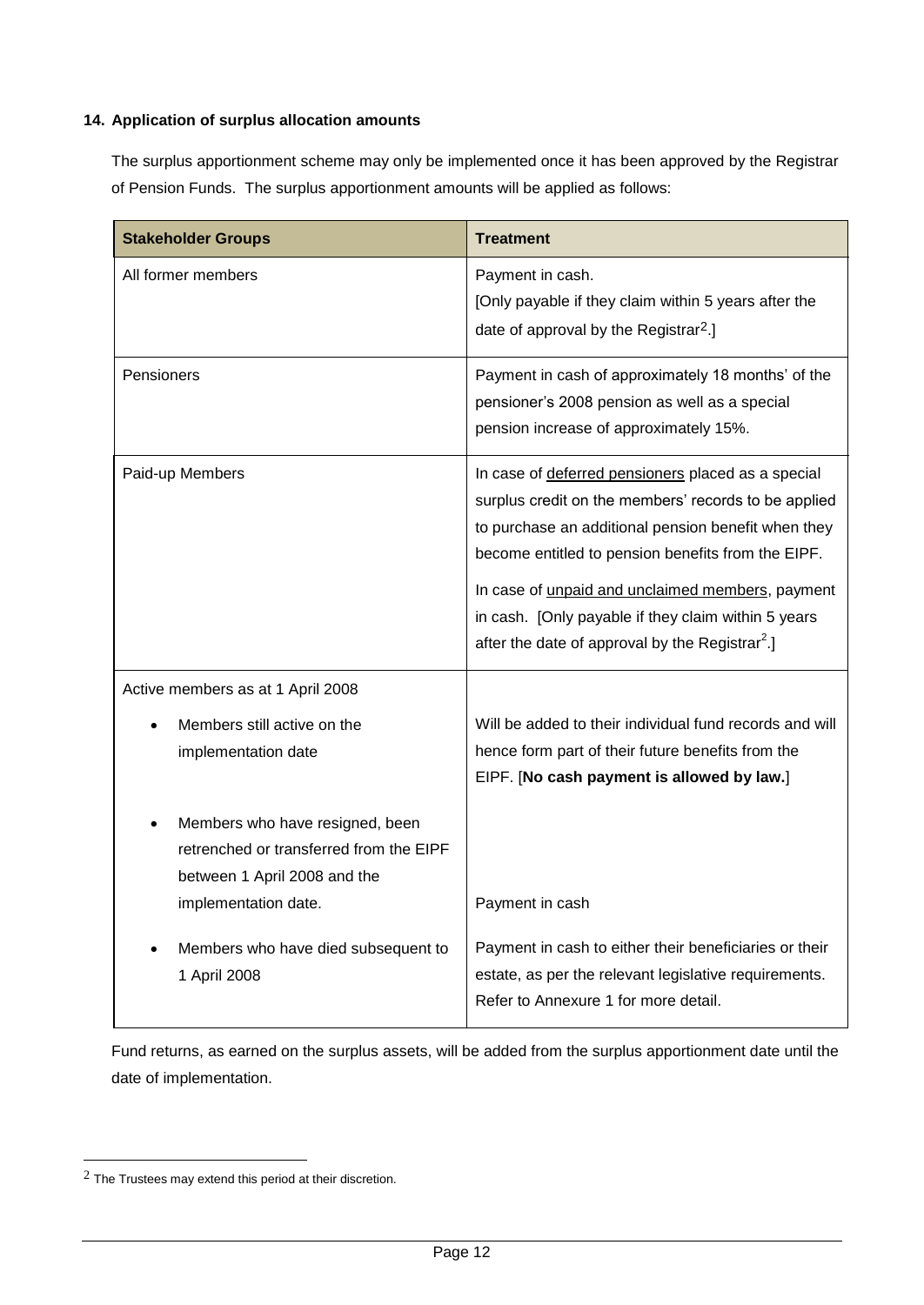#### **15. In summary**

The Trustees and the Former Member Representative are satisfied that the surplus apportionment scheme complies with the requirements of the Act.

Any queries relating to or objections against the surplus apportionment scheme must be directed **in writing and all objections must be properly motivated** to the Board of Trustees within 12 weeks of the distribution of the member communication, i.e. **before 29 July 2011.**

The address details are as follows: **The Surplus Committee; Engineering Industries Pension Fund; Private Bag X11; MARSHALLTOWN; 2107.**

The information can also be e-mailed to **surplus@mibfa.co.za** or faxed to **(011) 688 3094.** For any general queries regarding the surplus apportionment scheme, you can also contact the MIBFA surplus call centre telephonically at **0861 50 44 55**. Queries will be dealt with as soon as possible.

During this period of 12 weeks the Trustees will finalise the documents for submission to the Registrar of Pension Funds. It is planned that the final surplus apportionment scheme be submitted to the Registrar by 31 August 2011. The surplus apportionment scheme can only be implemented after approval by the Registrar.

#### **16. Next steps required from stakeholders**

Step 1: Stakeholders, who have **not yet registered** as a surplus stakeholder, are requested to complete the attached registration form and return it to MIBFA. The address details are indicated on the form.

Step 2: Qualifying stakeholders will then be posted an individual surplus statement, containing their personal details as well as their preliminary calculated surplus benefit information to their home or postal address details provided on the registration form. Such individual surplus statement will be issued as soon as practically possible after MIBFA has processed the registration form and verified the person's membership details from their records. In some circumstances MIBFA may request the member for additional information. This is to ensure that the calculations are based on the correct member information.

Stakeholders are requested to ensure that their personal details as indicated on the surplus statement are correct. If any errors are identified, please bring it under the attention of MIBFA, as this may possibly influence the determination of the minimum benefits and other surplus benefits. **Supporting documents must be provided**.

Step 3: Qualifying former members as well as members that were active at 31 March 2008 but subsequently exited from the EIPF, will need to supply their banking details. **Keep in mind surplus payments can only be made after receiving the necessary approval from the Registrar of Pension Funds. The "bank mandates" will therefore only be requested after receiving such approval.**

The Principal Officer Engineering Industries Pension Fund **Approved on 15 March 2011**